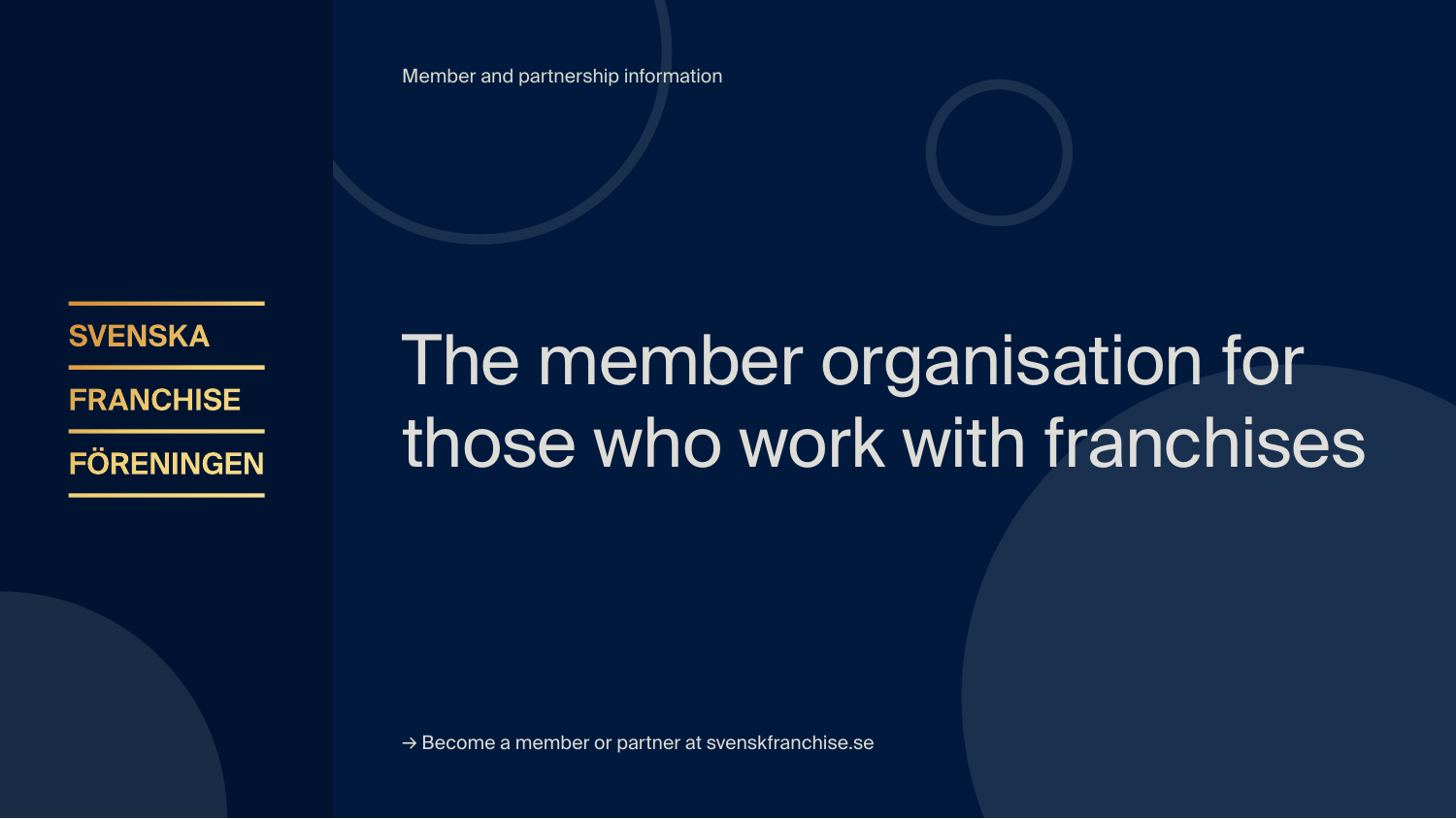### What we do

#### **Map and analyse franchising in Sweden**

Together with HUI Research, we collect new data on franchising in Sweden. These reports are compiled in collaboration with our members and partners, printed in brochure format and shared with stakeholders in the franchise industry.

#### **Act as a link to the world**

Through international networks, EFF (European Franchise Federation) and WFC (World Franchise Council) support chains that seek to establish themselves abroad and act as a link for international companies interested in starting franchise operations in the Swedish market. Together with the EFF, the Swedish Franchise Association also lobbies the EU on various franchise issues.

#### **Mediate**

The Swedish Franchise Association works actively to resolve disputes between franchisors and franchisees by way of voluntary agreements.

#### **Follow the development of the franchise industry**

We monitor news and spread information about what is happening with franchises in Sweden and internationally.

#### **Undertake advocacy**

We spread knowledge and news about franchises by encouraging the media, government agencies, decision-makers and schools to spread information and awareness about the franchise business model.

#### **Create platforms and activities**

We organise various activities where our members and partners can meet and share their expertise.

#### **Represent the interests of the business community**

We are members of the Business Delegation for Market Law, which consists of business organisations that seek to represent the interests of industry in market law and consumer policy matters.

We protect, develop and support the development of franchising in Sweden. Would you like to be a part of it?

→ Read more at **svenskfranchise.se**

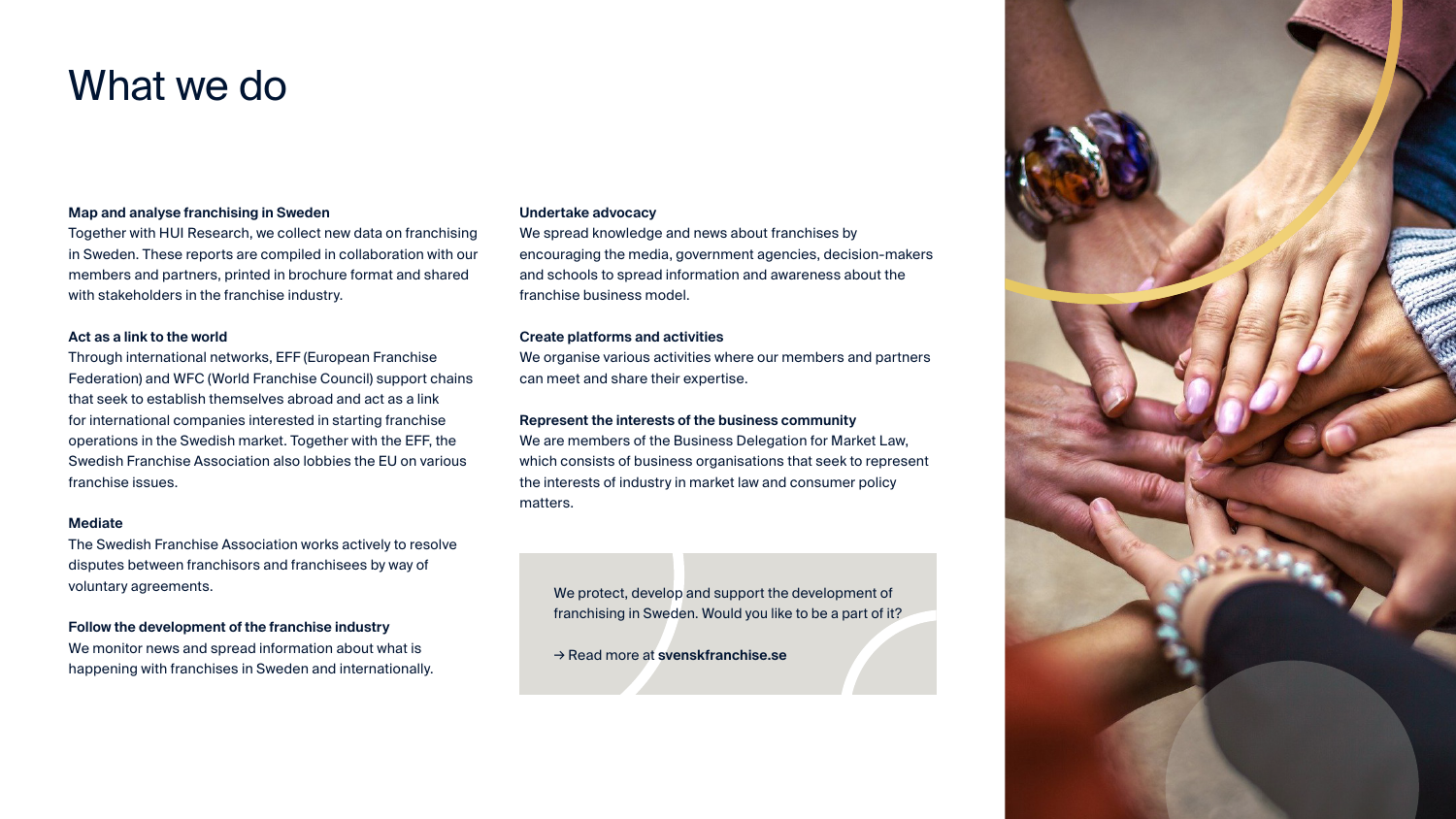## The association

# Our activities

The Swedish Franchise Association is an association founded in 1972 that strives to ensure that the franchise as a corporate form is flawlessly developed and executed. We are the member organisation for those who work with franchises, as franchisors and/or as franchisees.

Together with a variety of experts (our partners) and other talented franchisors and franchisees in different fields, we create a platform for your business, where you as a full member receive a quality stamp, opportunities for exchanges of experience with other franchise companies and access to the best skills in the market.



#### **Swedish Franchise Gala (Svenska Franchisegalan)**

Every spring, together with our gold partners, we award seven prizes in seven different categories. The winners are feted along with other talented franchise entrepreneurs. Svenska Franchisegalan is also a great opportunity for full members to pay tribute to franchisees in their chains and organise a festive company event. The winners are recognised at the gala along with other franchisees from different industries

#### **Franchise Summit Sweden**

At our Franchise Summit, you will have the opportunity to meet the elite in franchising. You can listen to interesting speakers in crossindustry lectures on future scouting, the basics and going deep into franchising. The day also offers an annual meeting with the board, an exhibition with our members and partners, the Speakers Corner and opportunities to mingle with industry colleagues.

#### **Experience Days (Erfarenhetsdagarna)**

Erfarenhetsdagarna is a packed two-day conference for everyone involved with the franchise business model. The purpose of the conference is for participants to both gain and share their knowledge with others involved in franchising. A significant proportion of the time is allocated to workshops, where we have discussions and work in groups so as to benefit from one another's experience.